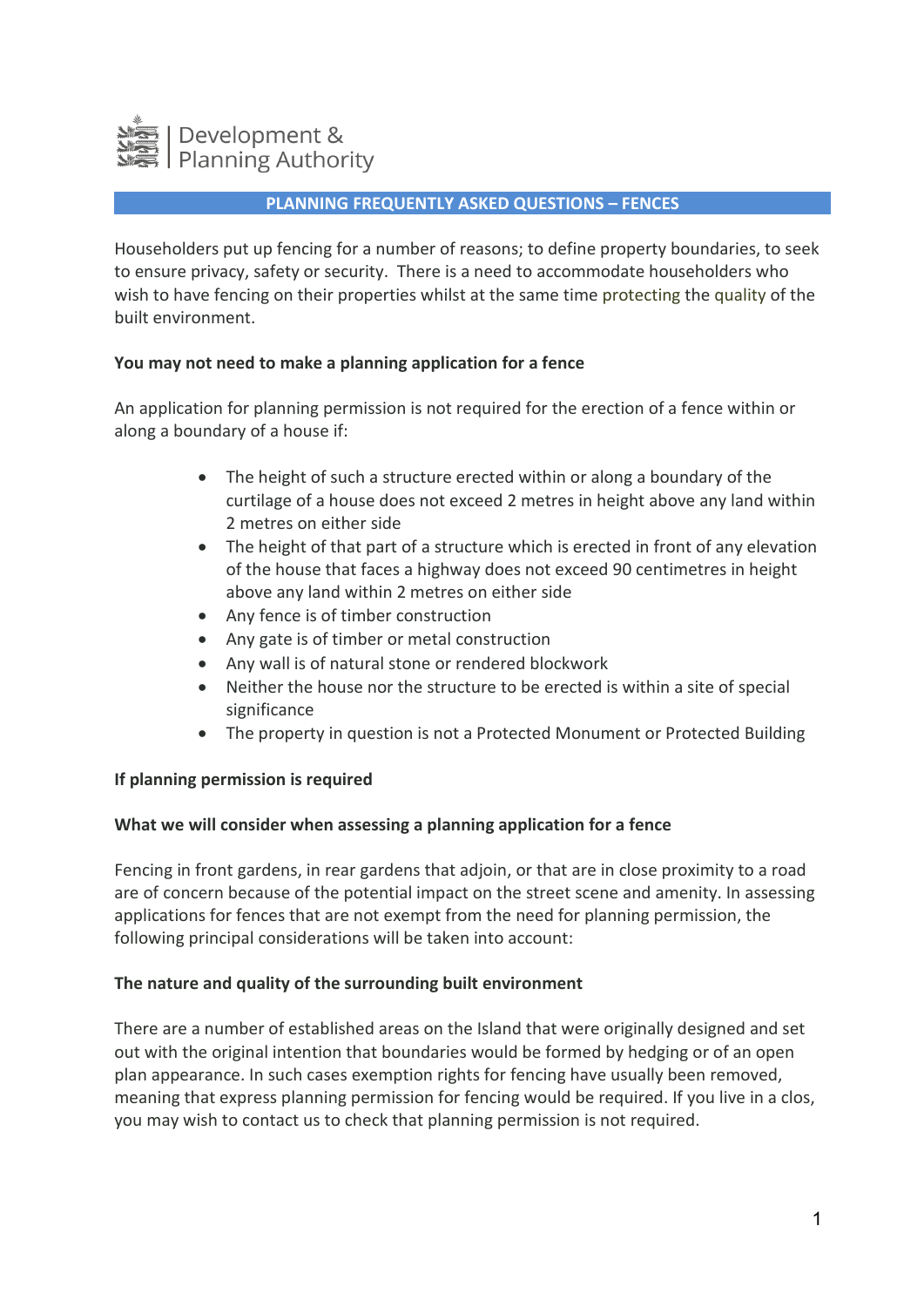## **The visual merit of the existing boundary treatment (including hedges) to be demolished or removed**

In order to erect fencing it is often necessary for householders to remove existing boundary features such as established hedges. Such hedges often contribute to the character of the island and it will be necessary to undertake an assessment of such features in the context of the area.

Since the new planning law was enacted in 2009, hedges anywhere in Guernsey, whether or not they can be seen by passers-by, require permission to be removed or partly removed, e.g. by making a gap in the hedge. There are no exemptions to this, although ordinary maintenance work such as hedge trimming, including when carried out to restore an overgrown hedge, does not require planning consent.

No permission is required to plant a hedge, but householders should check with us if there are associated factors, e.g. if hedge planting is associated with a change of use of land.

# **Any special circumstances, such as whether the property forms part of a terrace or is prominently situated**

The visual impact of the proposal on the character of the street scene will be considered. For example, a property situated within a more rural location may be characterised by boundaries formed by soft landscaping such as hedges and/or trees and shrubs. Consequently, it may be that the introduction of a fence irrespective of its height would adversely affect the setting of the existing property and the character of the street scene.

In other cases, where the property is in an area that is more built-up or urban in character and the street scene may include hard landscaping including walls and fences, the erection of a fence may be much more acceptable.

# **The height of the fence proposed, its design and quality and the materials to be used in its construction**

The erection of fencing where it is adjacent to a road or footpath and where it provides a boundary to prevent overlooking of and maintain privacy within the principal amenity space of a dwelling (normally to the rear of the dwelling) will require close scrutiny. In such cases it may be reasonable to permit a fence of up to 2m high in order to provide or maintain a reasonable degree of privacy.

In certain cases, where a 2m high fence will be particularly prominent in the context of the area, the use of alternative and/or more permanent means of enclosure such as walls or hedges might be more appropriate.

The materials to be used in the erection of the fencing will also be of significance. In particular, where it is likely to be visible from a public place, a fence constructed using good quality materials is less likely to have a detrimental impact on the character or appearance of the street scene than one constructed using temporary or lightweight materials which would deteriorate more rapidly to the detriment of the visual amenities of the locality.